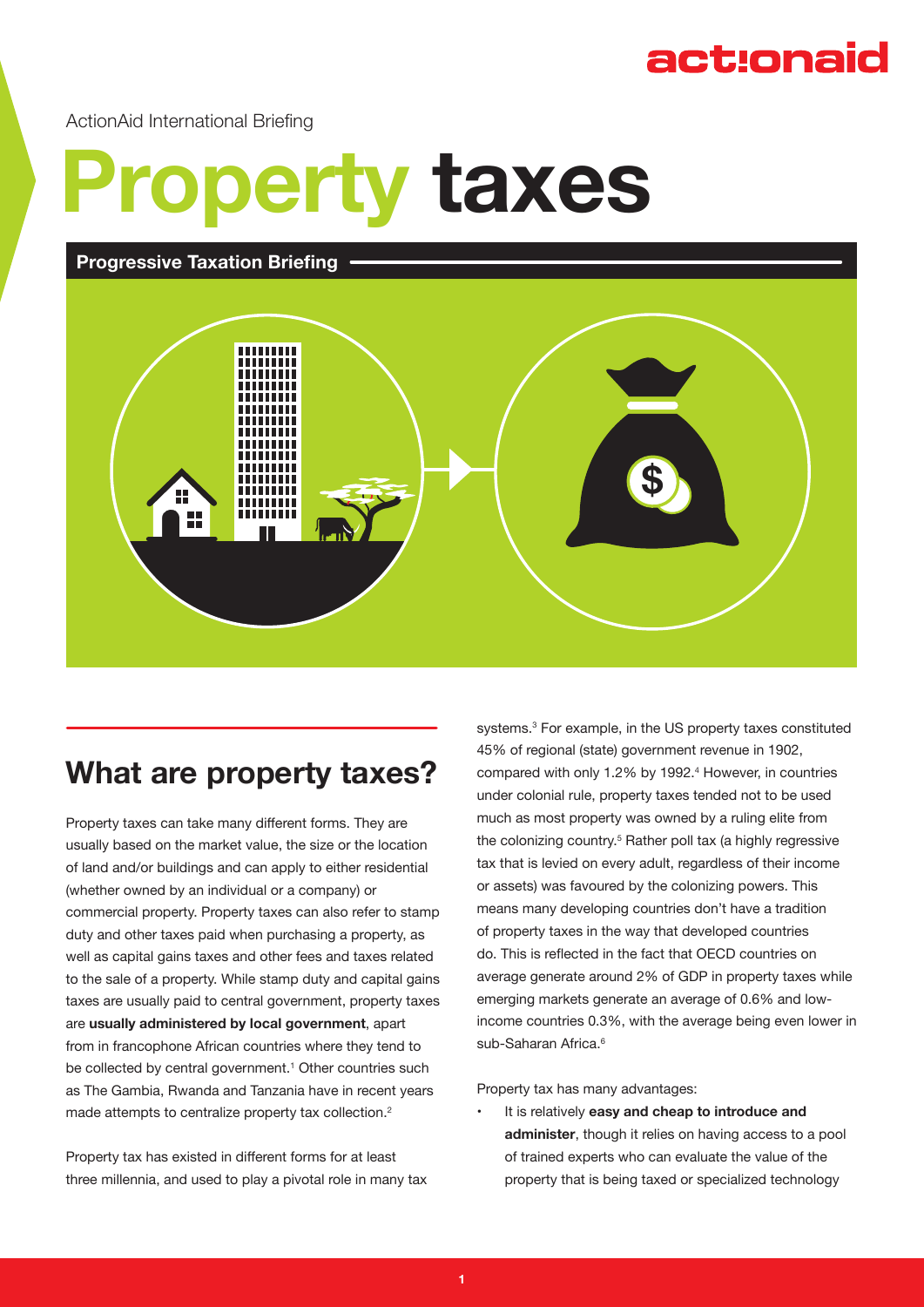such as GPS applications, as well as a reliable register of property ownership.

- As buildings and land are hard to hide, it is **very difficult to avoid** or evade.
- As it is usually collected by local government, it is easy to **link payment of property tax to the provision of local services** such as waste collection, roads, water access, health care and education.
- If the tax is well designed it can be very progressive. i.e. ensuring that those most able to pay taxes pay more, including by introducing **thresholds** for when a property is taxable, which can ensure that the poor and marginalized in society are not liable for property tax.
- As the basis for calculating the tax (whether location, size of land or building, or the market value of the property) is fixed or fluctuates relatively little, the tax is a **fairly stable and predictable source of revenue**.
- In rural areas, a land/property tax can encourage the **productive use of the land** (for example in agriculture) as large landowners will be reluctant to not make use of land that is incurring costs through taxation.
- Property tax is also **less likely to distort local economies** and hinder economic growth as it does not provide a disincentive to work (as some argue income tax does) and does not provide a disincentive to consume (as consumption taxes arguably do).

#### **How can property tax be made more progressive?**

Ownership of property is one of the ways that people with inherited wealth sustain their wealth. As such, property taxes are almost always progressive, as wealth inequality is on average twice as big as income inequality.<sup>7</sup> Ensuring that people pay tax on their wealth, including their property assets, will therefore be a more progressive measure than making sure they pay tax on their income. Any tax system that has weak or no property taxation is therefore likely to be made much more progressive by introducing property taxes.

But assessing property taxes can be problematic in developing country contexts. For example, where ancestral lands are owned collectively by extended families, clans

or communities, it can be hard to establish who is liable for payment of the tax. In many rural settings it is almost impossible to establish a market value for a plot of land as there is no local 'market' to speak of.<sup>8</sup> Assigning a formulabased value to such land may mean that the person or community liable for paying the tax cannot possibly pay the tax as there is a sizable discrepancy between the estimated value and the income of the taxpayer.

Establishing thresholds for, or exemptions from, payment of property tax is key to ensuring progressivity. These may be determined by the assessed value, by collective ownership, or by the nature of the landowner. So, for example, senior citizens with little income may be granted waivers or lower rates. Such provisions can also open up loopholes exploitable by clever taxpayers, accountants, or lawyers, so care must be exercised in designing them.

#### **Examples of good and bad uses of property tax**

Some countries have tried hybrid methods to estimate the market value of property. For example, some local authorities in **Malawi** and **Sierra Leone** have adopted a points-based system to establish the value and therefore the tax due on properties. Such systems are based on the size of land and buildings, with additional points added or deducted based on qualitative features of the property, such as its neighbourhood, improvements made, construction materials and access to services.9 **Hybrid methods such as the point system have often been a success and should be explored by more countries.**

Between 2008 and 2014, **Tanzania** attempted to centralise property tax collection at the national level. However, this wasn't particularly successful in terms of revenue generation and, after lobbying from local authorities, property tax collection was decentralised again in 2014.10 Centralising property tax collection does not necessarily yield more revenue and removes the link between tax paying citizens and local governments providing local services. While local and national realities are different in every country, **most countries would benefit from maintaining or moving to a decentralised system of property tax collection.**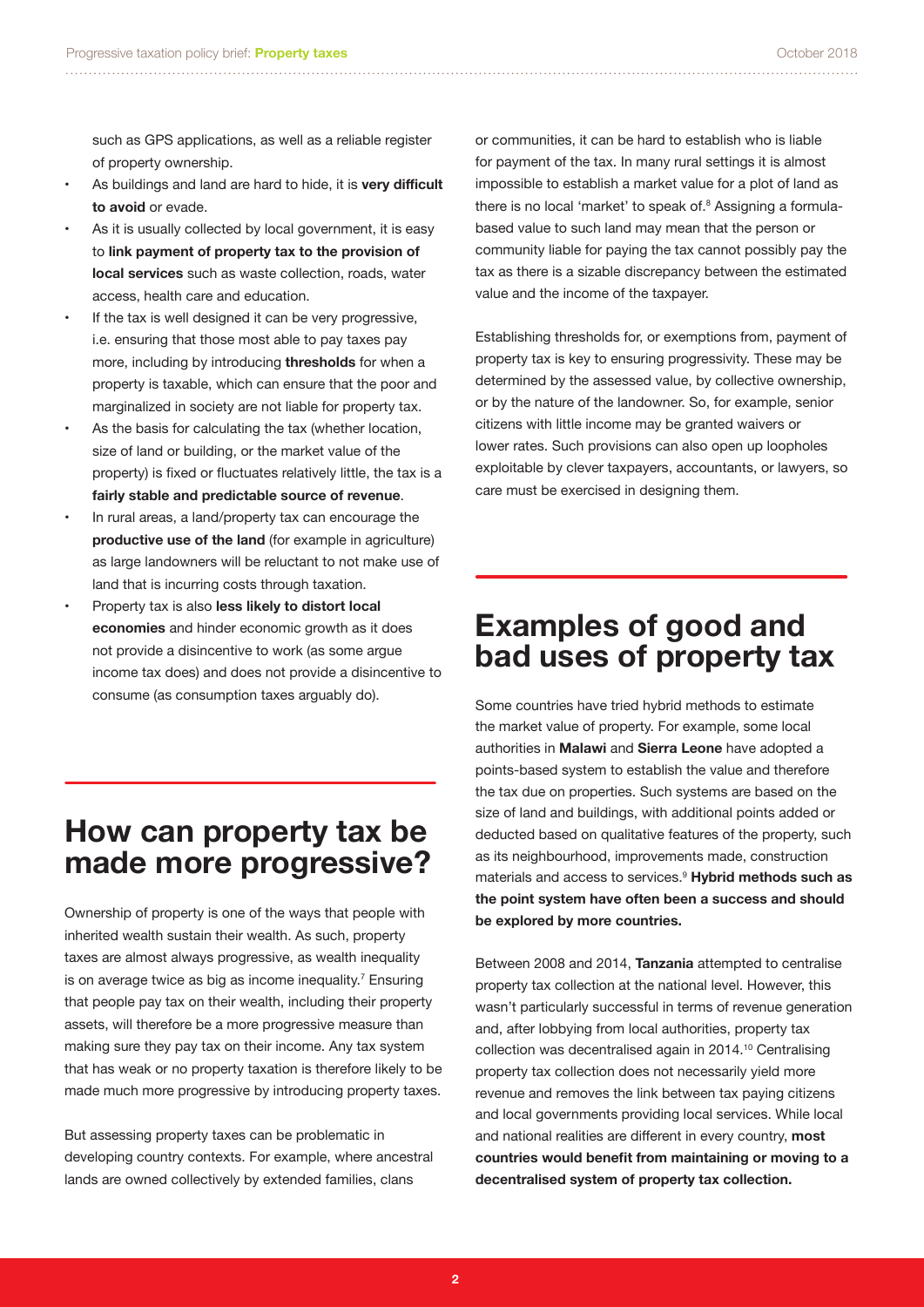In **Zambia**, there is a Property Transfer Tax (PTT) which covers sales of all types of property.<sup>11</sup> This way of structuring a tax is problematic for a number of reasons. First of all, the 5% tax is on the value of the property rather than on any capital gains. That means that tax may have to be paid even if a property is sold at a loss. It also means that those who make considerable capital gains on the sale of property, for example as a result of public infrastructure such as parks, roads, educational and health facilities having been built with public money near the property, will also only pay 5% in PTT. The state could thus be sacrificing significant revenue that could be collected through a standard capital gains tax. Instead, **property taxes should be collected on an ongoing (e.g. annual) basis, as well as on the capital gains when a property is sold.**

In 2013, **Cambodia** introduced a property tax of 0.1% of the market value.<sup>12</sup> No tax is applicable on property values below 100 million Cambodian riel (c. US\$24-25k). Such a threshold means that many of society's poorest people are not liable to pay the tax. Despite the tax rate being relatively modest and the threshold exempting a lot of properties, by 2013 (three years after the tax was introduced) it already constituted 1% of Cambodia's overall tax take.<sup>13</sup> This demonstrates how a **relatively modest and progressive property tax can be effective in increasing overall tax revenues**, especially where other forms of taxation are relatively weak.

In **Nepal**, there is a 25% to 50% tax exemption on registration of a property deed when land is owned by a woman.<sup>14</sup> Widowed women also get a further 35% tax cut on property.<sup>15</sup> These measures do not bring in extra tax revenue, but demonstrate how **property tax can be used to encourage increased female ownership of land** and to achieve broader social policy objectives on gender.

## **Recommendations**

#### **Governments should:**

- *• Decentralise property tax collection where possible, both on revenue maximization and governance grounds. The national government has a role to play, however, in ensuing that the tax is redistributive, so that poor areas do not get poorer-quality services.*
- *• Ensure that property taxes are collected on an ongoing (e.g. annual) basis, based on the assessment of the property, as well as on the capital gains when the property is sold. Property taxes based on transfer values should be avoided.*
- *• Introduce thresholds and exemptions so that those living in properties with low value are exempt from property*  taxes, collectively-held land is treated fairly, and property taxes don't force vulnerable landowners such as senior *citizens to sell their land.*
- *• Ensure that commercial properties are taxed at the same or higher rates than residential properties.*
- *• Invest in effective IT systems to map property ownership (e.g. using GPS and GIS technology) and to maintain effective databases of property ownership. Such systems will also help to ensure transparency and comparability within property tax systems. Successful IT systems for property tax systems have already been implemented in Malawi, Sierra Leone and in Lagos State, Nigeria.16*
- *• Ensure that the any property tax system is appropriate for the context. Many market-value systems are difficult to administer. A points-based system, as used in parts of Sierra Leone and Malawi, will ensure that those with more valuable properties pay more tax while removing the need for an expensive and complex market-value system.*
- *• Consider designing property taxes to achieve progressive social objectives such as increased female land ownership.*

**This is one of a series of briefings on Progressive Taxation published by ActionAid International in October 2018. You can find them at www.actionaid.org/taxpower**